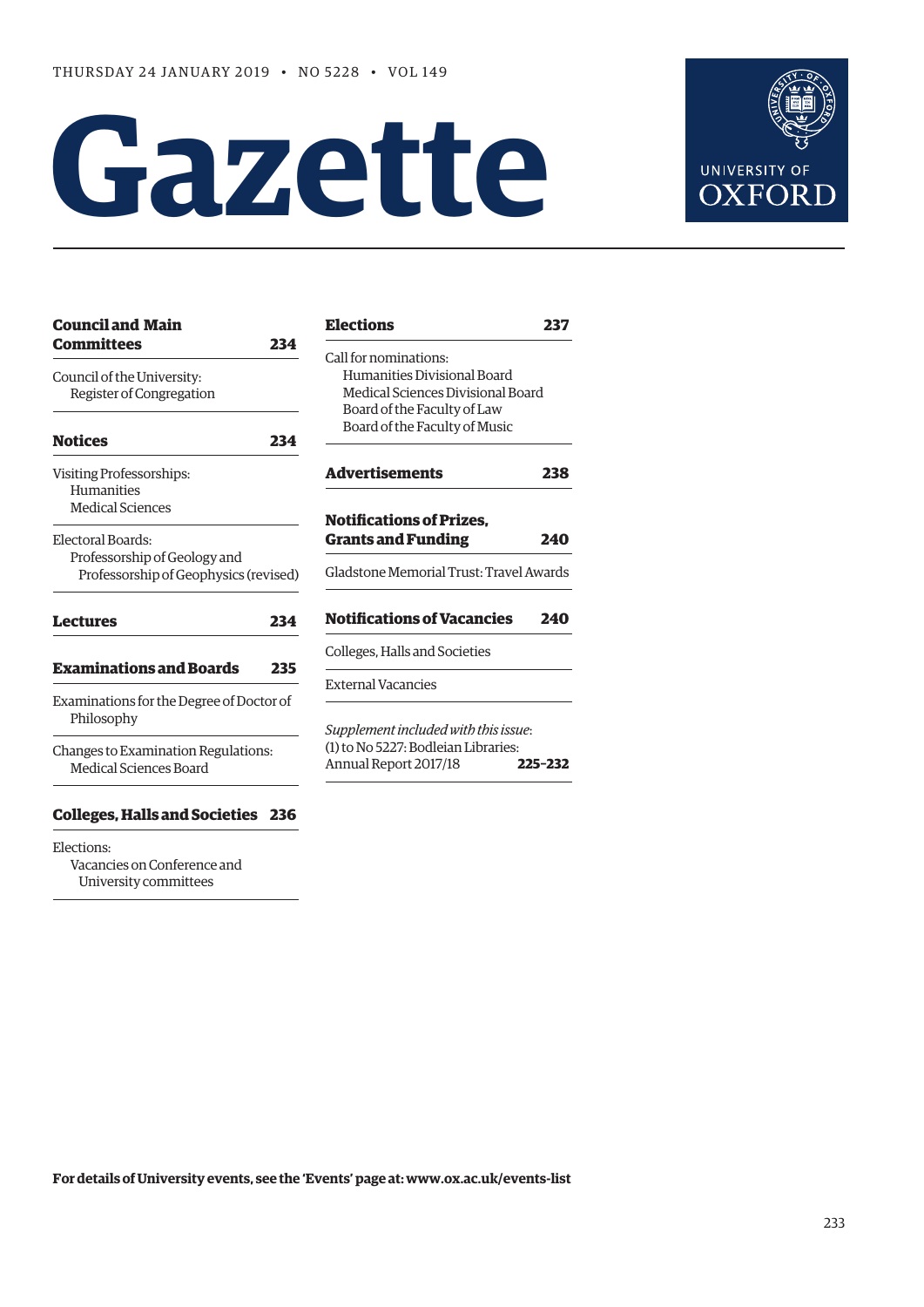## <span id="page-1-0"></span>Council and Main Committees

## Notices

## Lectures

#### **Council of the University**

#### **Register of Congregation**

The Vice-Chancellor reports that the following names have been added to the Register of Congregation:

Ball, N J, Blavatnik School of Government Chang, R E, University College Das, S, All Souls Durcan, J A, St John's Lawson, J, Department of Psychiatry Maguire, B J, Linacre Nicholls, M C, St John's Parkkinen, L J, Nuffield Department of Clinical Neurosciences Roberts, G, Department of Oncology Ward, M, Worcester

#### **Divisional and Faculty Boards**

For changes in regulations for examinations see '[Examinations and Boards'](#page-3-0) below.

#### **Visiting Professorships**

#### **Humanities**

JOHN G WINANT VISITING PROFESSOR OF AMERICAN GOVERNMENT

Professor Stephen Lee Skowronek, PhD Cornell, has been appointed John G Winant Visiting Professor of American Government and Supernumerary Visiting Fellow of Balliol from 7 January 2019.

#### **Medical Sciences**

The Medical Sciences Board has conferred the title of Visiting Professor of Hepatology on Professor Stephen Harrison, MD, for a further period of 3 years from 22 January 2019.

The Medical Sciences Board has conferred the title of Visiting Professor of Vaccinology on Professor Anthony Scott, BA Camb, BM BCh Oxf, MSc Lond, for a further period of 3 years from 1 February 2019.

#### **Electoral Boards**

#### **Revised Composition of an Electoral Board**

The revised composition of the electoral board to the post below, proceedings to fill which are currently in progress, is as follows:

#### PROFESSORSHIP OF GEOLOGY AND PROFESSORSHIP OF GEOPHYSICS

|                                          | Appointed by                 |
|------------------------------------------|------------------------------|
| Provost of Oueen's.<br>PVC. in the chair | Vice-Chancellor <sup>1</sup> |
| Master of St Cross                       | ex officio                   |
| Professor T Mather                       | Master of                    |
|                                          | <b>University College</b>    |
| Professor G Henderson                    | <b>University College</b>    |
| Professor C Jaupart                      | Council                      |
| Professor S Sparks                       | Council                      |
| Professor D Bradley                      | <b>MPLS Division</b>         |
| Professor C Ballentine                   | Earth Sciences               |
| Professor K Sigloch                      | Earth Sciences               |
| Professor J Cartwright                   | Earth Sciences               |
|                                          |                              |

1 Appointed by the Vice-Chancellor under the provisions of Statute IX, Sect 10 and 11.

#### **Humanities**

#### **History of Art Department**

#### **SLADE LECTURES**

*Islam and image: beyond aniconism and iconoclasm*

Professor Finbarr Barry Flood, Director, Silsila: Centre for Material Histories, NYU, will deliver the Slade Lectures at 5pm on Wednesdays at the Andrew Wiles Building.

- *30 Jan*: 'Regulating the gaze in the medieval mosque'
- *6 Feb*: 'Economies of imaging: bowls, baths and bazaars'

*13 Feb*: 'Grammars of defacement: censure and redemption'

*20 Feb*: 'Figuring for piety: strategies of negotiation'

*27 Feb*: 'Statue histories: iconoclasm as anti-colonialism'

*6 Mar*: 'Beyond enlightenment? Towards a conclusion'

#### ITALIAN RENAISSANCE SEMINARS

The following seminars will take place at 5pm on Mondays in St Catherine's. Conveners: Professor G Rosser, Dr Lia Costiner

#### Lorenzo Caravaggi

*28 Jan*: 'A knight and his library in the age of the aristocratic communes: *romanitas*, chivalry and *urbanitas* in the 12th and 13th centuries'

#### Professor Martin Kemp

*4 Feb*: ' "It's yours for \$450 million." Leonardo's *Salvator Mundi*'

#### Dr Lia Costiner

*11 Feb*: '*Mercanti artisti*: illustrating the book in the late-medieval Italian home'

#### Dr Caspar Pearson, Essex

*18 Feb*: 'Between shipwreck and the giants: Leon Battista Alberti's letter to Filippo Brunelleschi'

#### Matilde Malaspina

*25 Feb*: 'Aesop's Fables in the 15th-century Veneto, in manuscript (BL 10389) and print'

#### Dr Viktoria von Hoffmann, Liège

*4 Mar*: 'The sense of touch in Italian Renaissance anatomy'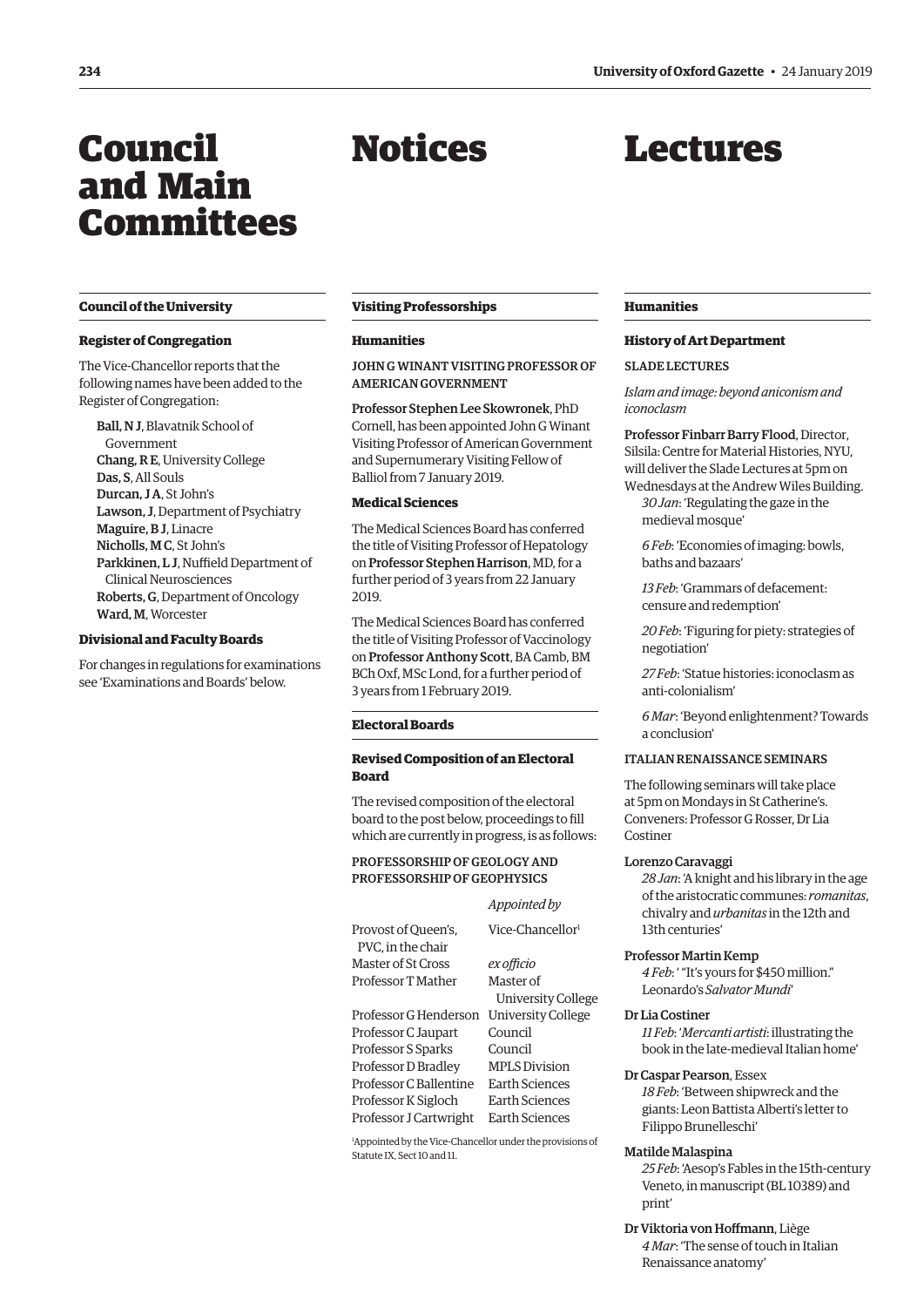#### <span id="page-2-0"></span>**Mathematical, Physical and Life Sciences**

#### **Mathematical Institute**

#### OXFORD MATHEMATICS PUBLIC LECTURES

The following lectures will take place at 5pm in the Mathematical Institute. To register: [external-relations@maths.ox.ac.uk.](mailto:external-relations@maths.ox.ac.uk)

#### Professor James Maynard

*5 Feb*: 'Prime time: how simple questions about prime numbers affect us all'

Professor Marc Lackenby *11 Mar*: 'Knotty problems'

#### **Continuing Education**

#### **Rewley House lecture series**

Dr Tristram Wyatt will lecture at 4.30pm on 8 February in the Lecture Theatre, Rewley House. All welcome, but registration recommended: www.conted.ox.ac.uk/ [events/view/power-posing-politicians](www.conted.ox.ac.uk/events/view/power-posing-politicians-pheromones-and-other-psychological-myths)pheromones-and-other-psychologicalmyths.

*Subject*: 'Power-posing politicians, pheromones and other psychological myths'

#### **Colleges, Halls and Societies**

#### **St Cross**

5TH LORNA CASSELTON MEMORIAL **LECTURE** 

Professor Pavel Kabat, World Meteorological Organization, will deliver the 2019 Lorna Casselton Memorial Lecture at 5pm on 29 April in the Lecture Theatre, Mathematical Institute. Free but registration required: www.stx.ox.ac.uk/ [lorna-casselton-memorial-lecture-booking](www.stx.ox.ac.uk/lorna-casselton-memorial-lecture-booking-form)form.

*Subject*: 'Climate, extreme weather and adaptation: do we know enough to act and to invest?'

#### **Other Groups**

#### **Andrew Chamblin Memorial Lecture**

Professor John Ellis will deliver the 2019 Andrew Chamblin Memorial Lecture at 5pm on 20 March in Lady Mitchell Hall, Sidgwick Avenue, Cambridge. Free but [registration required: https://tinyurl.com/](https://tinyurl.com/andrewchamblinlecture2019) andrewchamblinlecture2019.

*Subject*: 'What are we? Where do we come from? Where are we going?'

## Examinations and Boards

**Examinations for the Degree of Doctor of Philosophy**

*This content has been removed as it contains personal information protected under the Data Protection Act.*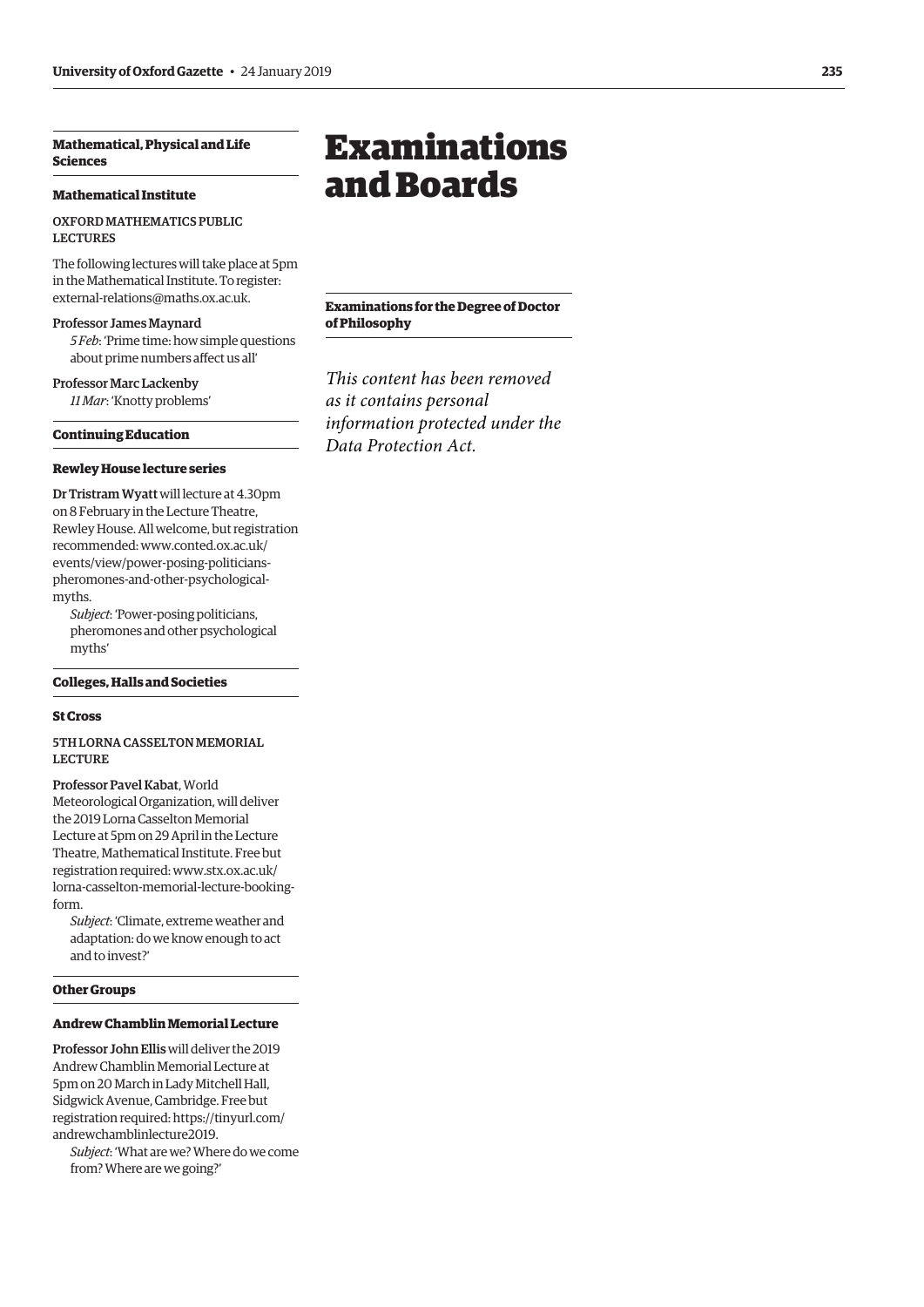## Colleges, Halls and Societies

<span id="page-3-0"></span>*This content has been removed as it contains personal information protected under the Data Protection Act.*

#### **Elections**

#### **Vacancies on Conference and University committees**

Nominations have been invited by **1 February**. The terms of office of all vacancies start in MT 2019. For queries please contact [tabitha.schenk@admin.ox.ac.uk.](mailto:tabitha.schenk@admin.ox.ac.uk)

#### 1. VACANCIES ON CONFERENCE COMMITTEES TO BE FILLED BY CONFERENCE

The following vacancies will be filled by Conference election:

| Conference Committee      | Vacancy                            | Replacing         | Until end of |
|---------------------------|------------------------------------|-------------------|--------------|
| Conference                | Chair                              | Rick Trainor      | TT 2021      |
| <b>Steering Committee</b> | Head of House: graduate<br>college | Denise Lievesley* | TT 2022      |
| <b>Steering Committee</b> | Head of House: mixed college       | David Clary*      | TT 2022      |

#### 2. VACANCIES ON UNIVERSITY AND JOINT GROUPS TO BE NOMINATED BY CONFERENCE

| Committee                                        | Vacancy       | Replacing           | Until end of |
|--------------------------------------------------|---------------|---------------------|--------------|
| Audit and Scrutiny Committee                     | Head of House | Jonathan Phillips*  | TT 2022      |
| Committee to Review Donations                    | Head of House | <b>Martyn Percy</b> | TT 2022      |
| Finance Committee                                | Head of House | Jonathan Michie     | TT 2022      |
| Humanities Divisional Board                      | Head of House | Jonathan Bate*      | TT 2022      |
| Joint Fees and Student Support<br>Advisory Group | Vice-Chair    | <b>Ivor Crewe</b>   | TT 2022      |
| Joint Student Number Planning<br>Subcommittee    | Head of House | Nigel Shadbolt*     | TT 2022      |
| Joint Student Number Planning<br>Subcommittee    | Vice-Chair    | Jonathan Phillips*  | TT 2022      |
| Trusts Management Board                          | Head of House | Vacancy             | TT 2022      |
| Sports Strategic Subcommittee                    | Head of House | Vacancy             | TT 2022      |

\*eligible for re-election

#### **Changes to Examination Regulations**

For the complete text of each regulation listed below and a listing of all changes to regulations for this year to date, please see [https://gazette.web.ox.ac.uk/examination](https://gazette.web.ox.ac.uk/examination-regulations-0)regulations-0.

### **Medical Sciences Board**

#### PRELIMS IN MEDICINE

changes to assessment arrangements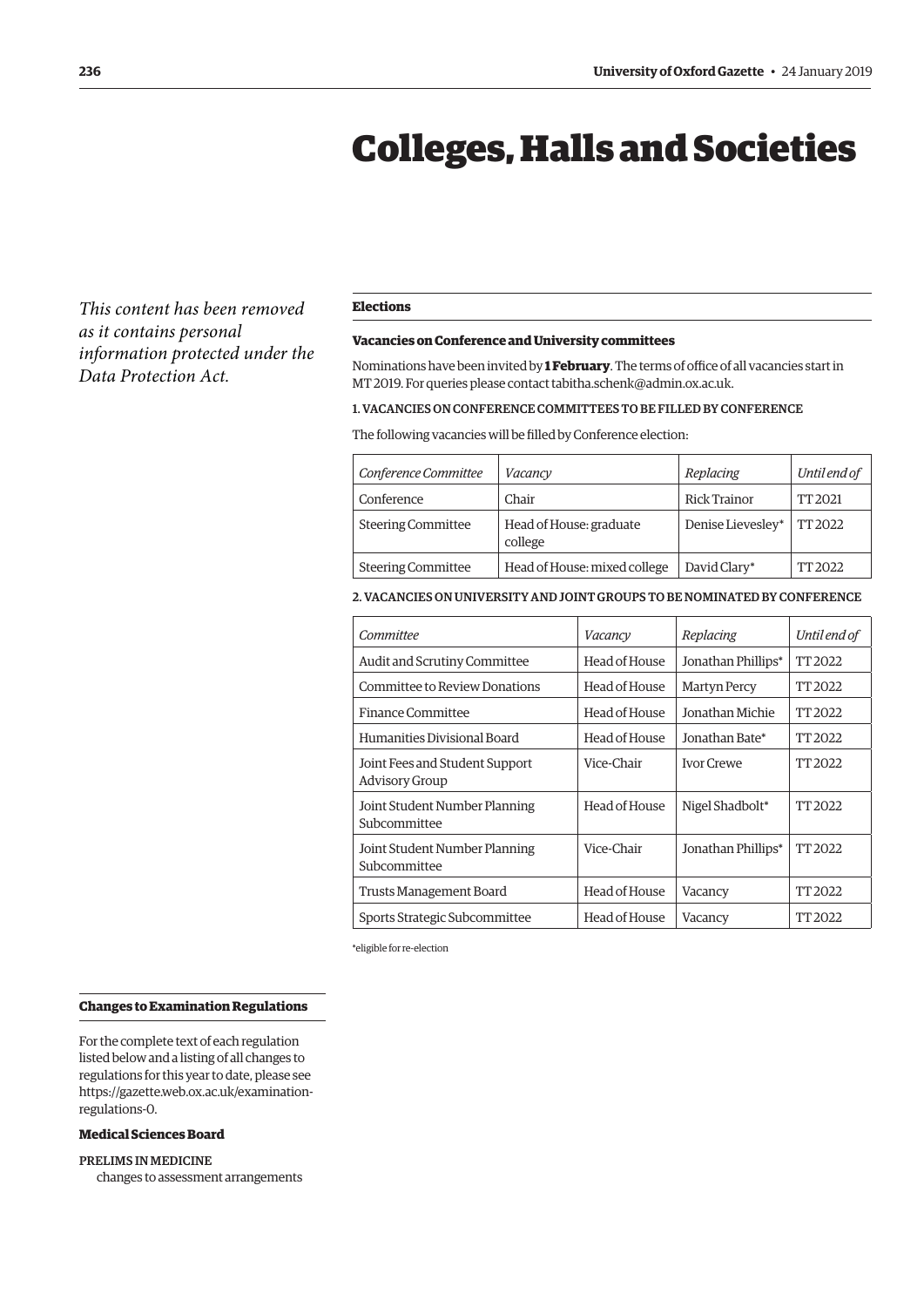## <span id="page-4-0"></span>Elections

Please note: in the lists below, the names listed are simply those of the persons currently in office, whose terms of office are now coming to a close (thereby prompting all the vacancies now advertised for election). When the start-date is abbreviated 'wie' (with immediate effect) two possible dates are indicated: if the election is uncontested, the candidate deemed elected will take up office as of the close of the nomination period (7 February); if the election is contested, the candidate elected will take up office following the close of the voting period (7 March).

#### **Elections** 7 March

#### **Call for nominations**

The nomination period for the elections below will close at **4pm on 7 February**.

#### **Divisional Boards**

#### HUMANITIES BOARD

- One person elected by and from the members of the Faculty of Classics to hold office wie to MT 2020 [*vice* Professor Nicholas Purcell, Brasenose]
- One person elected by and from the members of the Faculty of Music to hold office wie to MT 2020 [*vice* Professor Owen Rees, Queen's]

For further information about the board, please contact the Secretary [\(lynne.hirsch@](mailto:lynne.hirsch@humanities.ox.ac.uk) [humanities.ox.ac.uk\).](mailto:lynne.hirsch@humanities.ox.ac.uk)

#### MEDICAL SCIENCES BOARD

• One person from the Department of Biochemistry and the Nuffield Department of Clinical Medicine who is also a member of the Faculty of Biochemistry, the Faculty of Clinical Medicine, the Faculty of Physiological Sciences or the Faculty of Psychological Studies, elected by the members of the Faculty of Biochemistry, the Faculty of Clinical Medicine, the Faculty of Physiological Sciences and the Faculty of Psychological Studies, to hold office wie to MT 2021 [*vice* Professor Mark Sansom, Corpus Christi, Faculty of Biochemistry]

For further information about the board, please contact the Secretary [\(chris.price@](mailto:chris.price@medsci.ox.ac.uk) [medsci.ox.ac.uk\).](mailto:chris.price@medsci.ox.ac.uk)

#### **Faculty Boards**

#### BOARD OF THE FACULTY OF LAW

• One Official Member elected by and from all members of the faculty as per Regulation 10 of Council Regulations 19 of 2002 wie to MT 2020 [*vice* Professor Birke Häcker, Brasenose]

For further information about the board, [please contact the Secretary \(charlotte.](mailto:charlotte.vinnicombe@law.ox.ac.uk) vinnicombe@law.ox.ac.uk).

#### BOARD OF THE FACULTY OF MUSIC

• One person elected by and from the members of the Faculty of Music wie to MT 2019 [*vice* Dr Anna Stoll-Knecht, Jesus]

For further information about the board, please contact the Secretary [\(administrator@music.ox.ac.uk\).](mailto:administrator@music.ox.ac.uk)

#### **Notes**:

Nominations in writing for the elections on 7 March, by four members of Congregation other than the candidate, will be received by the Elections Office, at the University Offices, Wellington Square, up to **4pm on 7 February**.

At least one nomination in respect of each candidate must be made on an official [nomination form \(available on www.admin.](www.admin.ox.ac.uk/elections/forms/index.shtml) ox.ac.uk/elections/forms/index.shtml).

All candidates are asked to note the general requirements which apply to all committee members, as set out in Council Regulations 14 of 2002 (General Regulations of Council for Committees) [\(www.admin.ox.ac.uk/](http://www.admin.ox.ac.uk/statutes/regulations/519-122.shtml) [statutes/regulations/519-122.shtml\).](http://www.admin.ox.ac.uk/statutes/regulations/519-122.shtml)  Current members seeking re-election are also asked to check for specific restrictions on consecutive service. For further information, please see the eligibility and amendments to nominations sections on the General Information page of the elections website ([www.admin.ox.ac.uk/](http://www.admin.ox.ac.uk/elections/geninfo.shtml) [elections/geninfo.shtml\).](http://www.admin.ox.ac.uk/elections/geninfo.shtml)

Candidates are invited to include with their nomination forms a written statement of no more than 250 words, setting out his or her reasons for standing and qualifications for the office being sought.

In the event of a contested election, candidates' statements will be available online at [www.admin.ox.ac.uk/elections](http://www.admin.ox.ac.uk/elections)  and published in the *Gazette* dated 21 February. Voters may wish to wait until they have read these statements before returning their ballot papers. Ballot papers will be sent out to members of Congregation as soon as possible after the closing date for nominations. Completed ballot papers must be received by the Elections Office not later than **4pm on 7 March**.

If the number of nominations received by the closing date is no more than sufficient to fill the vacancies, the candidates nominated shall be deemed to be duly elected as of the close of the nomination period on 7 February. When required, places will be allocated according to academic standing, as defined in Council Regulations 22 of 2002, Part 2: Academic Precedence and Standing, made by Council on 26 June 2002.

If the number of nominations received by the closing date is less than sufficient to fill the vacancies, those candidates nominated will be deemed elected unopposed, and the remaining vacancies will lapse, in which case, in accordance with the regulations, the places must remain vacant until appointments are made jointly by the Vice-Chancellor and Proctors.

For further information, please contact the Elections Officer [\(shirley.mulvihill@admin.](mailto:shirley.mulvihill@admin.ox.ac.uk) [ox.ac.uk\).](mailto:shirley.mulvihill@admin.ox.ac.uk)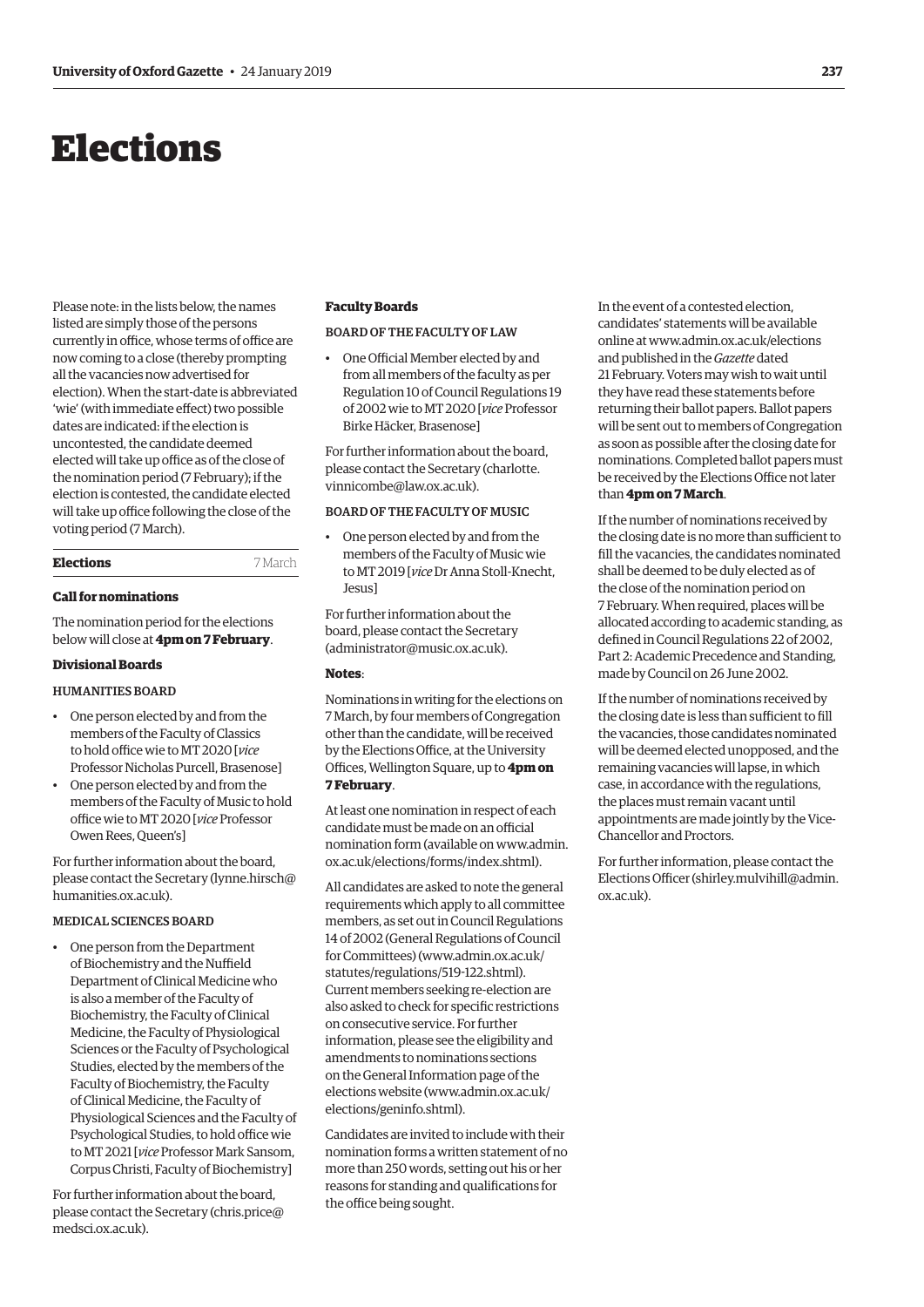## <span id="page-5-0"></span>Advertisements

#### **Advertising enquiries**

*Email*: [gazette.ads@admin.ox.ac.uk](mailto:gazette.ads@admin.ox.ac.uk) *Telephone*: 01865 (2)80548 *Web*[: https://gazette.web.ox.ac.uk/classified](https://gazette.web.ox.ac.uk/classified-advertising-gazette)advertising-gazette

#### **Deadline**

Advertisements are to be received by **noon on Wednesday** of the week before publication (ie eight days before publication). Advertisements must be submitted online.

#### **Charges**

Commercial advertisers: £30 per insertion of up to 70 words, or £60 per insertion of 71–150 words.

Private advertisers: £20 per insertion of up to 70 words, or £40 per insertion of 71–150 words.

See our website for examples of whether an advertisement is considered commercial [or private: https://gazette.web.ox.ac.uk/](https://gazette.web.ox.ac.uk/classified-advertising-gazette) classified-advertising-gazette.

#### **Online submission and payment**

Advertisements must be submitted and paid for online, using a credit card or debit card, through a secure website. For details, [see https://gazette.web.ox.ac.uk/classified](https://gazette.web.ox.ac.uk/classified-advertising-gazette)advertising-gazette.

#### **Terms and conditions of acceptance of advertisements**

You are advised to view our full Terms and Conditions of acceptance of advertisements. Submission of an advertisement implies acceptance of our terms and conditions, which may be found at https://gazette.web.ox.ac. [uk/classified-advertising-gazette, and may](https://gazette.web.ox.ac.uk/classified-advertising-gazette)  also be obtained on application to *Gazette* Advertisements, Public Affairs Directorate, University Offices, Wellington Square, Oxford OX1 2JD.

#### **Miscellaneous**

**Rock for Heroes** is an incredible live music experience fundraising in support of Help for Heroes. Performed by a full live rock band and superb singers, the show brings the perfect combination of your favourite rock and pop artist across the eras in celebration of an incredible cause. At the Cornerstone Arts Centre, Didcot, at 7.30pm on 15 Feb. Tickets £20. For more information see [www.](http://www.cornerstone-arts.org) [cornerstone-arts.org or](http://www.cornerstone-arts.org) contact the Box Office at 01235 515144.

**The Anchor pub**, dining rooms and terrace – close to Jericho. We serve simple, honest, fresh food with daily changing seasonal specials, an extensive wine list and great beer. Our 2 private dining rooms can seat 14 and 16 and are available for meetings or dinner parties. We are open 9am–11pm Mon–Fri and 8am–11pm Sat and Sun. 2 Hayfield Rd, Oxford OX2 6TT. Tel: [01865 510282. Web: www.theanchoroxford.](www.theanchoroxford.com) com.

**Stone Pine Design** card publisher specialising in wood engraving, linocuts and Oxfordshire. Beautifully produced, carefully selected designs by internationally renowned artists. Web: [www.stonepinedesign.co.uk.](http://www.stonepinedesign.co.uk)

**St Giles' Parish Rooms for hire**. Ideally located close to the city centre at 10 Woodstock Rd OX2 6HT. There is a main hall and a meeting room that can be hired together or separately, and full kitchen facilities. For enquiries regarding availability and to arrange a site visit, contact Meg Peacock, Benefice [Manager: 07776 588712 or sgsm.benefice.](mailto:sgsm.benefice.manager@gmail.com) manager@gmail.com.

**Mughal Indian cuisine** at Shezan: 1st floor, 135 High St, Oxford. From our kitchen to your table, we bring you fresh herbs, spices, roots, fragrances and the Mughal tradition of passion for good food. Serving as dining rooms since 1915. Open daily noon–3pm and 5.30pm–11pm. Tel: 01865 251600. Website: [www.shezanoxford.co.uk.](http://www.shezanoxford.co.uk)

#### **Groups and societies**

**The Oxford University Newcomers' Club** at the University Club, 11 Mansfield Rd, OX1 3SZ, welcomes the wives, husbands or partners of visiting scholars, of graduate students and of newly appointed academic and administrative members of the University. We offer help, advice, information and the opportunity to meet others socially. Informal coffee mornings are held in the club every Wednesday 10.30am–noon (excluding the Christmas vacation). Newcomers with children (aged 0–4) meet every Fri in term 10.15am–11.45am. We have a large programme of events including tours of colleges, museums and other places of interest. Other term-time activities include a book group, informal conversation group, garden group, antiques group, an opportunity to explore Oxfordshire and an Opportunities in Oxford group. Visit our website: [www.newcomers.ox.ac.uk.](http://www.newcomers.ox.ac.uk) 

**Oxford Research Staff Society** (OxRSS) is run by and for Oxford research staff. It provides researchers with social and professional networking opportunities, and a voice in University decisions that affect them. Membership is free and automatic for all research staff employed by the University of Oxford. For more information and to keep up to date, see: web: [www.oxrss.ox.ac.uk;](http://www.oxrss.ox.ac.uk)  Facebook: [http://fb.me/oxrss; Tw](http://fb.me/oxrss)itter: [@ResStaffOxford; mailing list: researchstaff](mailto:researchstaff-subscribe@maillist.ox.ac.uk)subscribe@maillist.ox.ac.uk.

#### **Restoration and Conservation of Antique Furniture**

**John Hulme** undertakes all aspects of restoration. 30 years' experience. Collection and delivery. For free advice, telephone or write to the Workshop, 11A High St, Chipping Norton, Oxon, OX7 5AD. Tel: 01608 641692.

#### **Sell your unwanted books**

**Sell your unwanted books** at competitive prices. If you need extra space or are clearing college rooms, a home or an office, we would be keen to quote for books and CDs. Rare items and collections of 75 or more wanted if in VG condition; academic and non-academic subjects. We can view and collect. Contact Graham Nelson at History Bookshop Ltd on 01451 821660 or [sales@historybookshop.com.](mailto:sales@historybookshop.com)

#### **Antiques bought and sold**

**Wanted and for sale** – quality antiques such as furniture, fire guards, grates and related items, silver, pictures, china and objets d'art. Please contact Greenway Antiques of Witney, 90 Corn Street, Witney OX28 6BU on 01993 705026 or 07831 585014 or email [jean\\_greenway@hotmail.com.](mailto:jean_greenway@hotmail.com)

#### **Services Offered**

**Big or small, we ship it all**. Plus free pick up anywhere in Oxford. Also full printing services available (both online and serviced), 24-hour photocopying, private mailing addresses, fax bureau, mailing services and much more. Contact or visit Mail Boxes Etc, 266 Banbury Rd, Oxford. Tel: 01865 514655. Fax: 01865 514656. Email: [staff@mbesummertown.co.uk.](mailto:staff@mbesummertown.co.uk)  Also at 94 London Rd, Oxford. Tel: 01865 [741729. Fax: 01865 742431. Email: staff@](mailto:staff@mbeheadington.co.uk) mbeheadington.co.uk.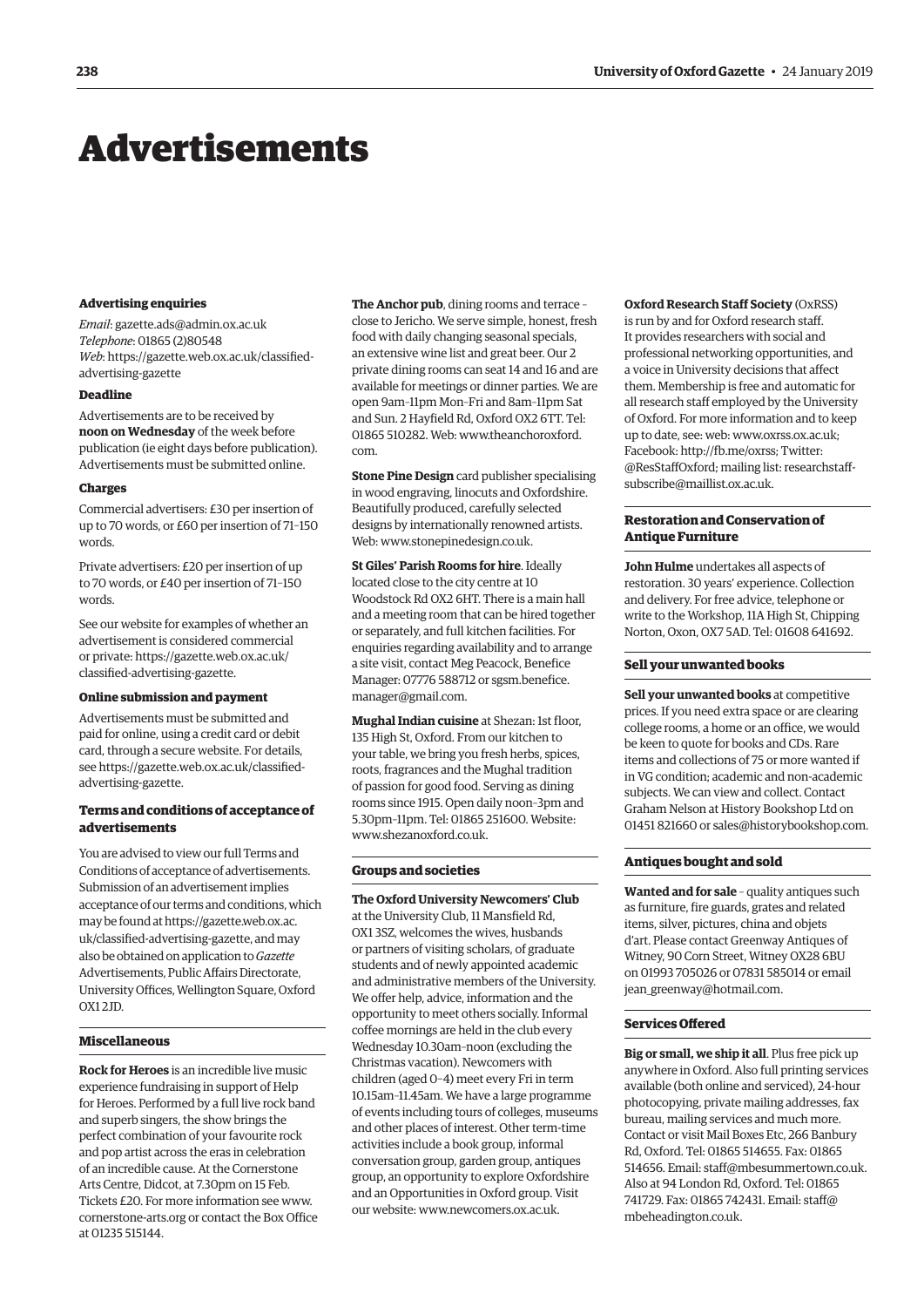**Carpenter/joiner**. For bookcases, wardrobes, etc, made on site to your specifications. Portfolio available. Call Rob Guthrie on 01608 677423 (evening) or 07961 444957 (daytime). Email: [rob.s.guthrie@gmail.com.](mailto:rob.s.guthrie@gmail.com) 

**Airport transfer/chauffeur service**. If you are looking for a reliable and experienced transfer service I would be happy to discuss your needs. Last year I handled 328 airport transfers successfully and I have over 20 years' experience. Account customers welcome and all major credit cards accepted. Comfortable and reliable Heathrow service. Contact Tim Middleton. Tel: 07751 808763 or email: [timothy.middleton2@btopenworld.com.](mailto:timothy.middleton2@btopenworld.com)

**Independent Pensions and Financial Advice**. Austin Chapel Independent Financial Advisers LLP provide bespoke pensions and financial advice to staff working for the University of Oxford. We provide Annual Allowance and Lifetime Allowance pension tax mitigation advice and calculations. In addition, we can provide projections of future pension benefits to ensure your retirement plans are on course to meet your retirement income requirements. We also offer an independent investment review service to help ensure that your investment portfolio still meets your current attitude to risk and is tax efficient. The initial meeting can be held at your workplace, home or our central Oxford offices. There is no cost for the initial meeting. For more information contact Gary [O'Neill on 01865 304094 or email gary.oneill@](mailto:gary.oneill@austinchapel.co.uk) austinchapel.co.uk.

#### **Situations Vacant**

**Oxford University student worker** sought to provide research assistance (mostly scanning journal articles in the Bodleian) for a European Research Council project in the humanities. £11.42/hour, 3–5 hours a month, on a flexible [basis. Please contact lydia.schumacher@kcl.](mailto:lydia.schumacher@kcl.ac.uk) ac.uk.

#### **Houses to Let**

**Bright fully furnished house** with garden and 2 double bedrooms available to let on a short- or long-term basis. Ideal for academic visitors, visiting friends or family. Moments from the vibrant Cowley Rd, and just a 10-min walk to Oxford city centre. Open-plan living/ dining area; modern kitchen and bathroom; enclosed private garden with lawn, decking and outdoor seating. Fast Wi-Fi. Bills included. Email [jamie.vicary@cs.ox.ac.uk fo](mailto:jamie.vicary@cs.ox.ac.uk)r more information.

**Fully furnished 3-bedroom terraced house** in east Oxford, 5 mins' walk from Magdalen Bridge. Sitting room, kitchen/diner, downstairs bathroom. 3 bedrooms and upstairs shower room and toilet. Pleasant small garden. Near shops, restaurants, schools and transport

including London and airport buses. Nonsmokers only. No pets. Available Jan, £1,350 pcm. Tel: 01865 351745. Mob: 07733 400820.

#### **Flats to Let**

**Superb riverside furnished flat** available 1 May for 1 year in central Oxford at Shirelake Close, near Christ Church. Light and modern with 2 bedrooms: 1 double, 1 single/study with shelves. New kitchen with open-plan living room leading to balcony overlooking river, lovely views. Allocated parking space. £1,395 pcm excluding bills. Please contact [alisonbird09@gmail.com or](mailto:alisonbird09@gmail.com) 07534 326649.

**First-floor flat** in a quiet block. Within easy walking distance to station and city centre. Fully furnished. 1 double, 1 single bedroom. Well equipped kitchen, shower room, lounge/diner. Small balcony overlooking Oxford marina and River Thames. Wi-Fi, parking place. Rental includes utilities, bed linen and towels. 1 or 2 month occupancy preferred. Rent £1,500 pm. Please telephone 02076 920439/07899 915393 or email [maureenoxford@mac-daddy.co.uk.](mailto:maureenoxford@mac-daddy.co.uk)

#### **Accommodation Offered**

**Visiting academics welcomed** as paying guests for short or long stays in comfortable home of retired academic couple. Situated in quiet, leafy close in north Oxford within easy distance of main University buildings, town centre, river, shops and restaurants. Rooms have free TV, Wi-Fi, refrigerator, microwave, kettle, tea, coffee, central heating. Linen, cleaning, breakfast all included in the very moderate terms. Email: [DVL23@me.com.](mailto:DVL23@me.com)

**scottfraser** – market leaders for quality Oxfordshire property. Selling, letting, buying, renting, investing – we are here to help. Visit [www.scottfraser.co.uk fo](http://www.scottfraser.co.uk)r more information or call: Headington sales: 01865 759500; Summertown sales: 01865 553900; East Oxford sales: 01865 244666; Witney sales: 01993 705507; Headington lettings: 01865 761111; Summertown lettings: 01865 554577; East Oxford and student lettings: 01865 244666; Witney lettings: 01993 777909.

#### **Need short-term accommodation?**

Oxfordshire Living offers short-term accommodation as an alternative to a hotel. We offer apartments and houses located in and around the city that can be booked for a minimum of 2 nights. Our fully furnished properties allow guests to relax and feel part of the city. Perfect for those visiting for work, study or holidays in Oxford. Contact Vanessa: [info@oxfordshire-living.com or](mailto:info@oxfordshire-living.com) 07739 774309.

#### **Self-catering Apartments**

**Visiting Oxford?** Studio, 1-, 2- and 3-bed properties conveniently located for various colleges and University departments. Available from 1 week to several months. Apartments are serviced, with linen provided and all bills included. Details, location maps and photos can be found on our website at [www.](http://www.shortletspace.co.uk) [shortletspace.co.uk. Co](http://www.shortletspace.co.uk)ntact us by email on [stay@shortletspace.co.uk or](mailto:stay@shortletspace.co.uk) call us on 01993 811711.

**Shortlet studios** for singles or couples needing clean, quiet self-catering accommodation for weeks or months. Handy for High St (town, colleges), Cowley Rd (shops, restaurants), University sportsground (gym, pool), Oxford Brookes campuses, buses (London, airports, hospitals). Modern, selfcontained, fully furnished including cooking and laundry facilities, en-suite bathroom, Wi-Fi broadband, TV/DVD/CD, central heating, cleaning and fresh linen weekly. Off-road parking for cars and bikes. Taxes and all bills [included. Enquiries: stay@oxfordbythemonth.](mailto:stay@oxfordbythemonth.com) com.

**Looking for 5-star serviced accommodation** right in the heart of the city? Swailes Suites offer city centre, award-winning maisonettes and apartments providing that 'home from home' feel that will help you get the most

out of your stay. The Swailes Suites 'easy in, easy out' flexible booking arrangements, from 3 days to 6 months, together with good transport links make arrival and departure hassle-free. Check out our website at [www.](http://www.swailessuites.co.uk) [swailessuites.co.uk, co](http://www.swailessuites.co.uk)ntact Debbie on 01865 318547 or email [debbie@nops.co.uk. Of](mailto:debbie@nops.co.uk)fice established more than 25 years in 47 Walton Street, Jericho, OX2 6AD.

#### **Affordable serviced accommodation**

from £70 a night. Luxury apartments and houses within a short walk to the centre of Oxford suitable for singles, couples, families, professionals. Bills, taxes, internet, linen, housekeeping, self-check-in, cooking facilities, TV, heating, private parking (at some locations), private bathroom included. Stays from 2 days upwards with discounts for long-term bookings. Over 40 years of [property letting experience. Enquiries: info@](mailto:info@sleepandstayoxford.com) sleepandstayoxford.com.

#### **The only tourist board 5-star accredited**

serviced self-catering accommodation in Oxford city centre. 1-bedroom first-floor apartment in the Oxford Castle Quarter: quiet, central, ideal for academic, professional lets. 'Your small touches make this place a world apart from similar properties.' Quote promo code 'Gaz19' for a 20% discount on a 2-week or more stay Feb through Mar. Web: [www.](http://www.pmcdomus.co.uk) [pmcdomus.co.uk. Em](http://www.pmcdomus.co.uk)[ail: pat@pmcdomus.](mailto:pat@pmcdomus.co.uk) co.uk. Tel: 01869 277557.